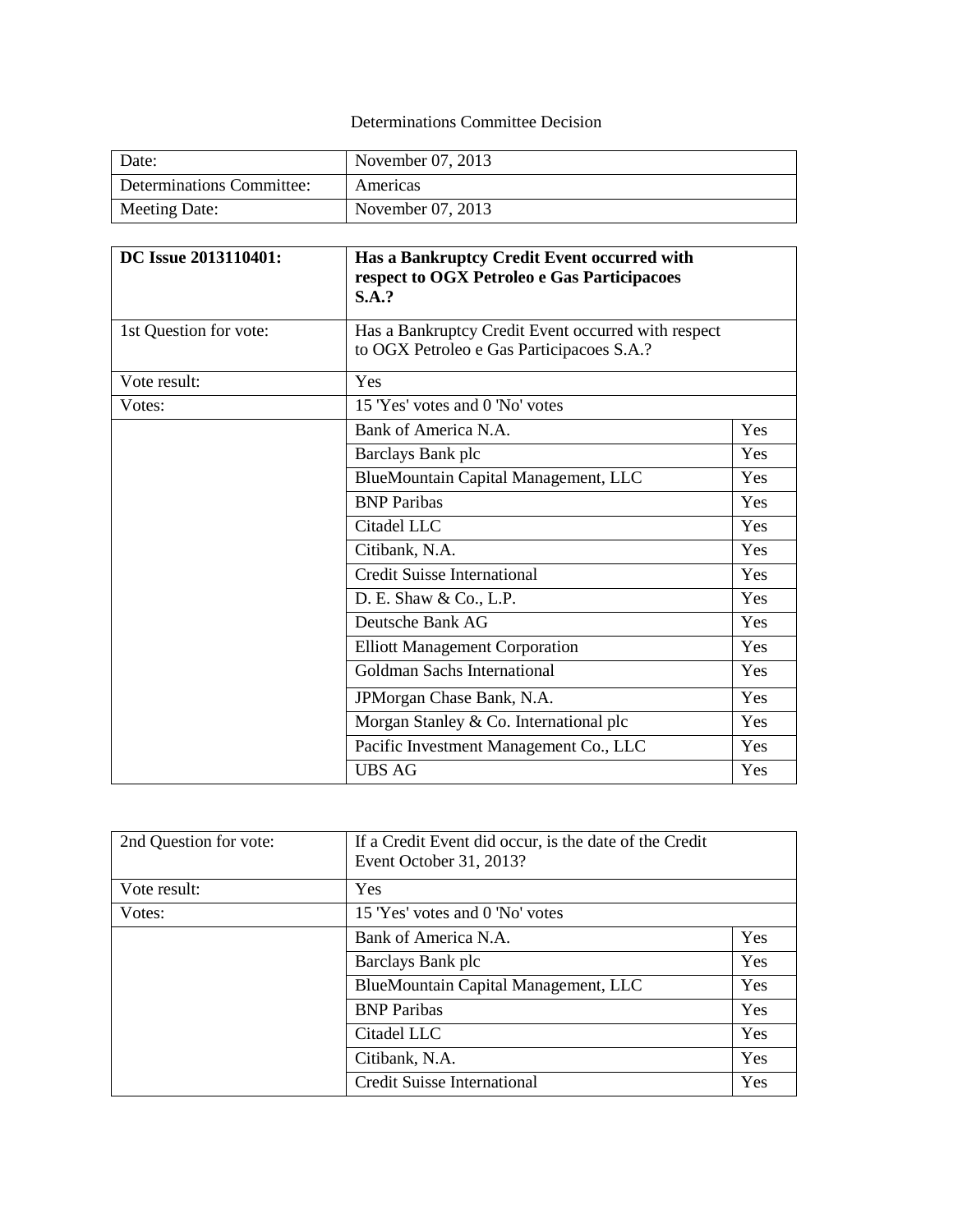| D. E. Shaw $& Co., L.P.$               | Yes |
|----------------------------------------|-----|
| Deutsche Bank AG                       | Yes |
| <b>Elliott Management Corporation</b>  | Yes |
| Goldman Sachs International            | Yes |
| JPMorgan Chase Bank, N.A.              | Yes |
| Morgan Stanley & Co. International plc | Yes |
| Pacific Investment Management Co., LLC | Yes |
| <b>UBS AG</b>                          | Yes |

| 3rd Question for vote: | Is the date on which the DC Secretary first<br>effectively received both a request to convene the<br>Committee and Publicly Available Information that<br>satisfies the requirements of Section 2.1(b) for the<br>Credit Event with respect to OGX Petroleo e Gas<br>Participacoes S.A. November 4, 2013? (This question<br>is asked to determine the Event Determination Date.) |     |
|------------------------|----------------------------------------------------------------------------------------------------------------------------------------------------------------------------------------------------------------------------------------------------------------------------------------------------------------------------------------------------------------------------------|-----|
| Vote result:           | Yes                                                                                                                                                                                                                                                                                                                                                                              |     |
| Votes:                 | 15 'Yes' votes and 0 'No' votes                                                                                                                                                                                                                                                                                                                                                  |     |
|                        | Bank of America N.A.                                                                                                                                                                                                                                                                                                                                                             | Yes |
|                        | Barclays Bank plc                                                                                                                                                                                                                                                                                                                                                                | Yes |
|                        | BlueMountain Capital Management, LLC                                                                                                                                                                                                                                                                                                                                             | Yes |
|                        | <b>BNP</b> Paribas                                                                                                                                                                                                                                                                                                                                                               | Yes |
|                        | Citadel LLC                                                                                                                                                                                                                                                                                                                                                                      | Yes |
|                        | Citibank, N.A.                                                                                                                                                                                                                                                                                                                                                                   | Yes |
|                        | <b>Credit Suisse International</b>                                                                                                                                                                                                                                                                                                                                               | Yes |
|                        | D. E. Shaw & Co., L.P.                                                                                                                                                                                                                                                                                                                                                           | Yes |
|                        | Deutsche Bank AG                                                                                                                                                                                                                                                                                                                                                                 | Yes |
|                        | <b>Elliott Management Corporation</b>                                                                                                                                                                                                                                                                                                                                            | Yes |
|                        | Goldman Sachs International                                                                                                                                                                                                                                                                                                                                                      | Yes |
|                        | JPMorgan Chase Bank, N.A.                                                                                                                                                                                                                                                                                                                                                        | Yes |
|                        | Morgan Stanley & Co. International plc                                                                                                                                                                                                                                                                                                                                           | Yes |
|                        | Pacific Investment Management Co., LLC                                                                                                                                                                                                                                                                                                                                           | Yes |
|                        | <b>UBS AG</b>                                                                                                                                                                                                                                                                                                                                                                    | Yes |

| 4th Question for vote: | Should ISDA hold one or more auctions to settle      |
|------------------------|------------------------------------------------------|
|                        | Relevant Transactions with respect to which a Credit |
|                        | Event Resolution has occurred in accordance with the |
|                        | terms set out in the form of Credit Derivatives      |
|                        | Auction Settlement Terms with respect to OGX         |
|                        | Petroleo e Gas Participacoes S.A.?                   |
| Vote result:           | Yes                                                  |